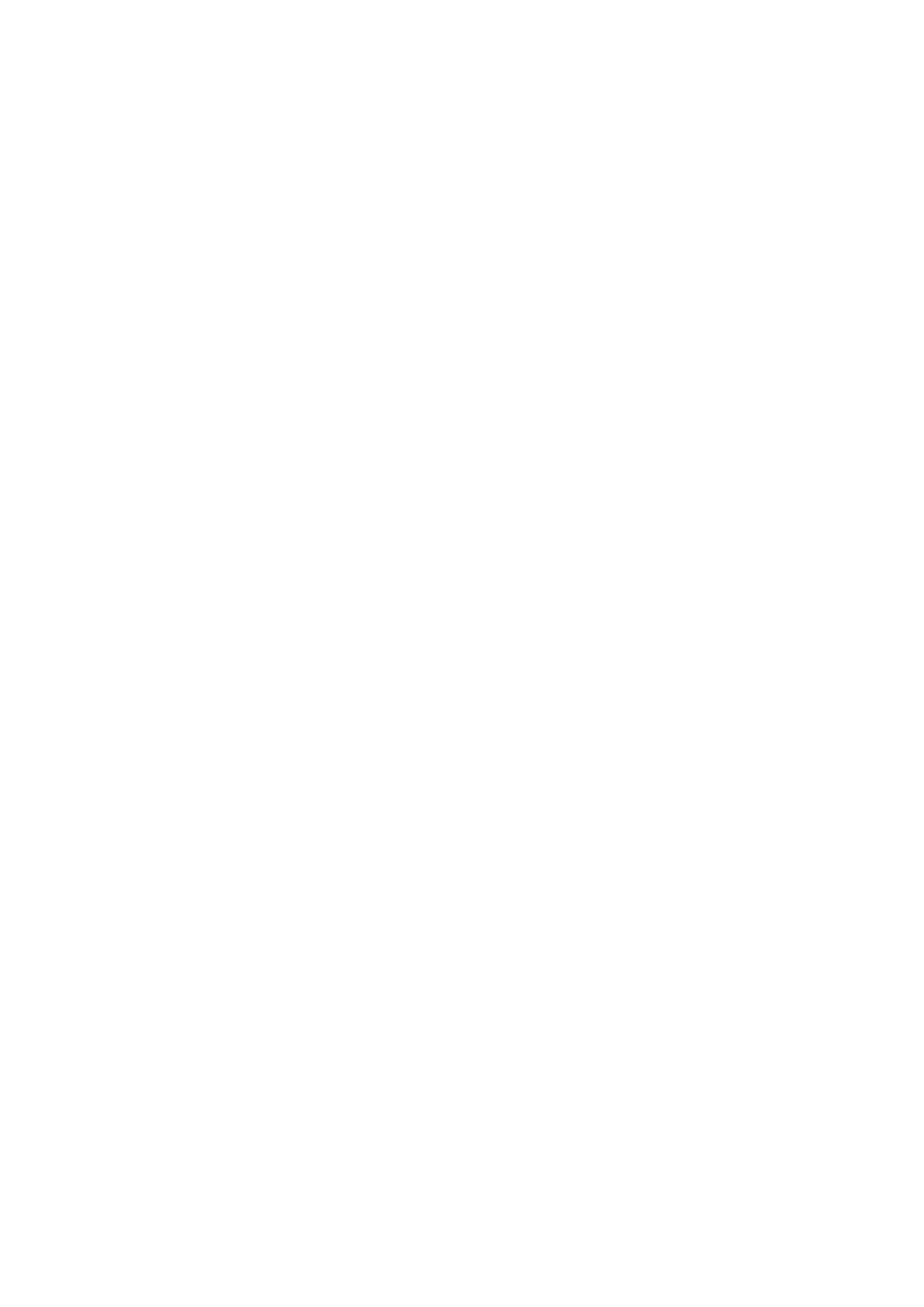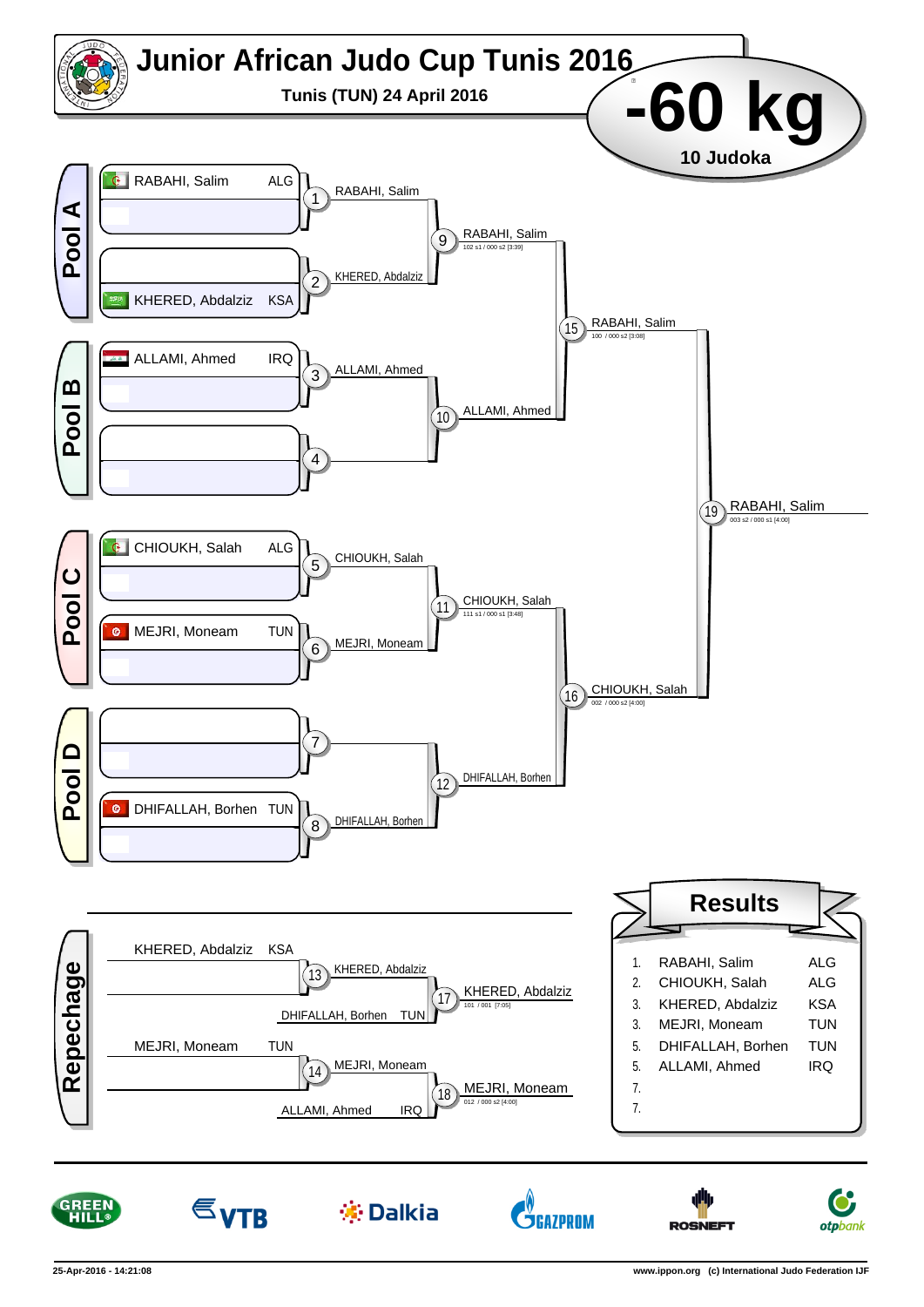



 $\varepsilon_{VTB}$ 

※ Dalkia

**ŠGAZPROM** 

**ROSNEFT** 

**otp**bank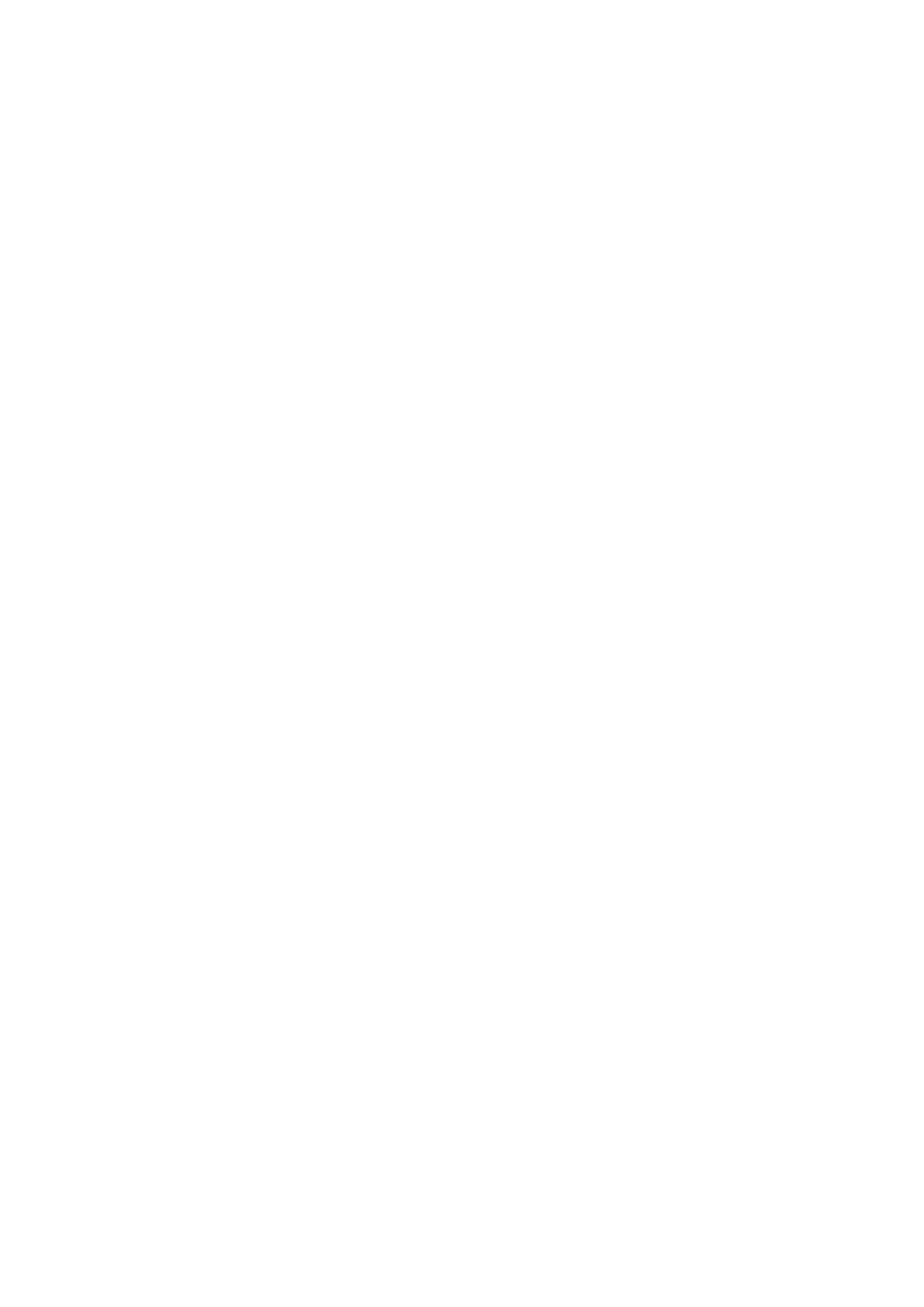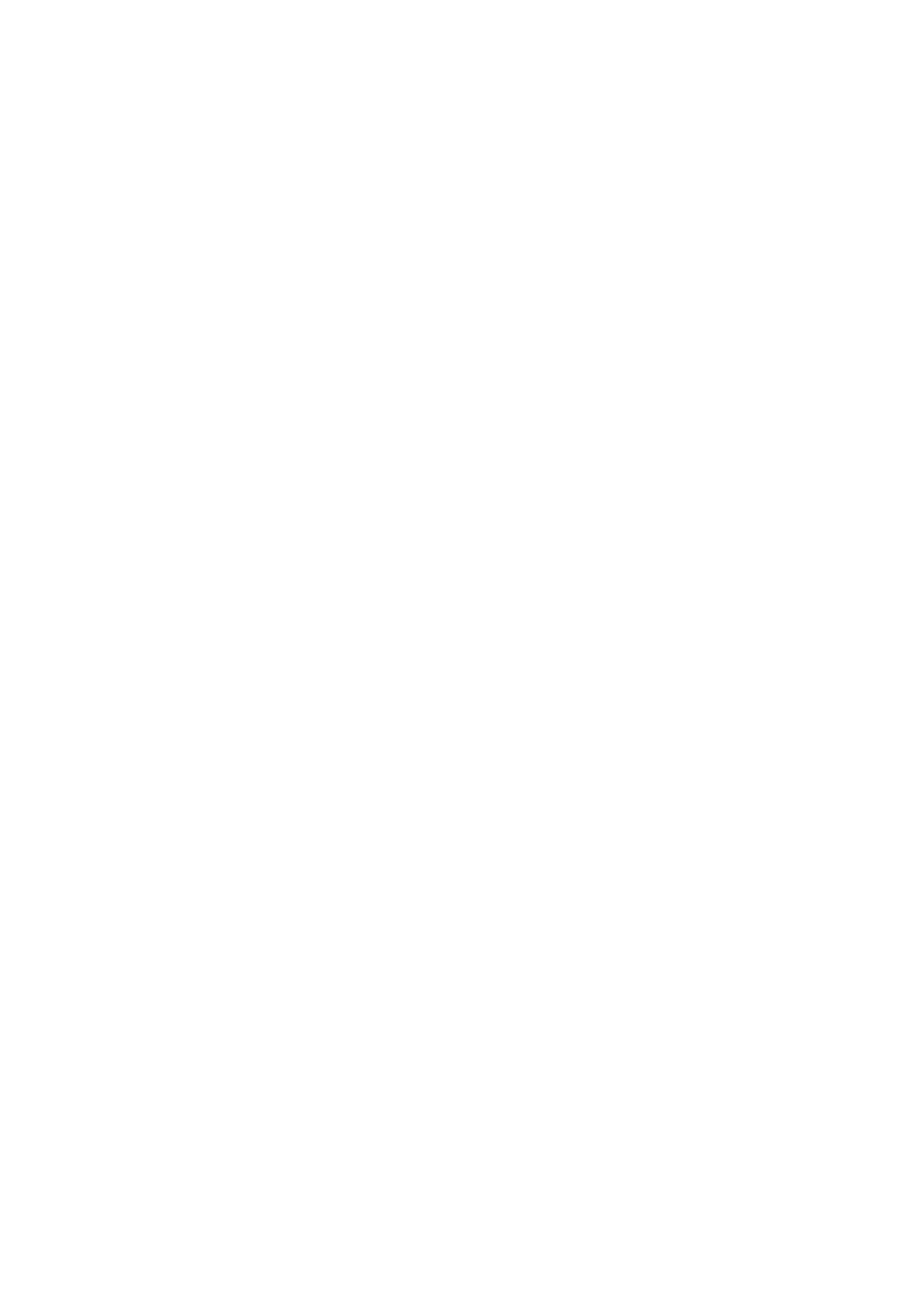

## **Junior African Judo Cup Tunis 2016**

**Tunis (TUN) 24 April 2016 -100 kg**

|   | <b>TUN</b><br><b>SAANOUN, Mourad</b>       |    |  | 0(0)  |  |
|---|--------------------------------------------|----|--|-------|--|
| n | <b>TUN</b><br><b>ARFAOUI, Houcemeddine</b> | 10 |  | (10)  |  |
|   | <b>ALG</b><br><b>BENSEKHRI, Oussama</b>    |    |  | 2(11) |  |





**3 Judoka**